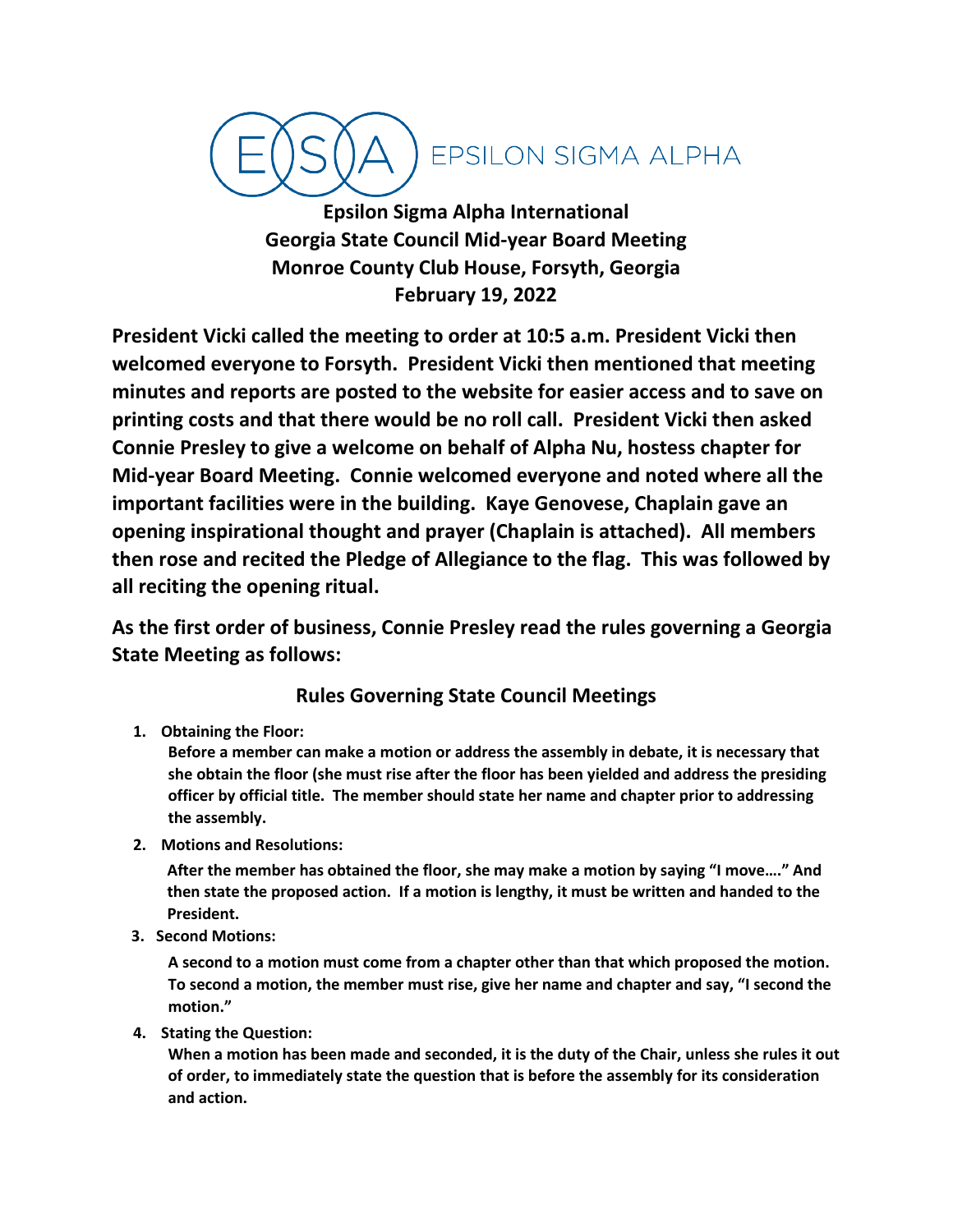## **5. Debate:**

 **A delegate is limited to speaking twice on one motion, the second speech being in the nature of a rebuttal or new information` on the motion. Delegate's first speech will be limited to two minutes, debate to ten minutes.**

**6. Time:**

 **All reports and speeches will be limited to three (3) minutes unless previously cleared with the Chair.**

**Connie then gave her parliamentarian report where she indicated there would be no Bylaw or Standing Rule changes for this year.**

**The next order of business was the Credentials Report given by Wanda Price, Credentials Chair. Wanda reported 12 of 15 Chapters were represented for a total of 25 Chapter votes, 18 Gavelette votes for a total of 43 votes.**

**The next order of business was the minutes of the Fall Council meeting given by Susan Knudson, Recording Secretary. Susan moved that we dispense with the reading of the minutes. The motion was carried.**

**The next order of business was the Treasurer's Statement given by Sherry Presley, Treasurer. Sherry reported the account balance as of September 9, 2021 was \$12,446.75. Income was \$104.86 and disbursements were \$951.80. The balance on hand as of February 17, 2022 was \$11,599.82. The Savings account balance as of February 17, 2022 was \$6,046.19 and the Candidates fund account balance as of February 17,2022 was \$3,622.63. Total funds as of February 17, 2022 was \$21,268.64. There were no questions to the Treasurer's Statement, and it will be filed for Audit.**

**The next order of business was the Registration Report given by Connie Presley, Meeting Registration Chairman. Connie reported that 11 of 15 chapters had members attending with 39 members, 2 guest for at total registered of 41.**

**The next order of business was special recognition. President Vicki asked for members attending a state meeting for the first time, pledges attending and guests attending. There was 1 member as a first-time attendee, 1 pledge and 2 guests.**

**The next order of business was the IC Membership Report given by Wanda Price. Wanda reported that Georgia has 15 active chapters, 86 jewel pin members, 0 MAL members, 3 pledges for a total of 89.**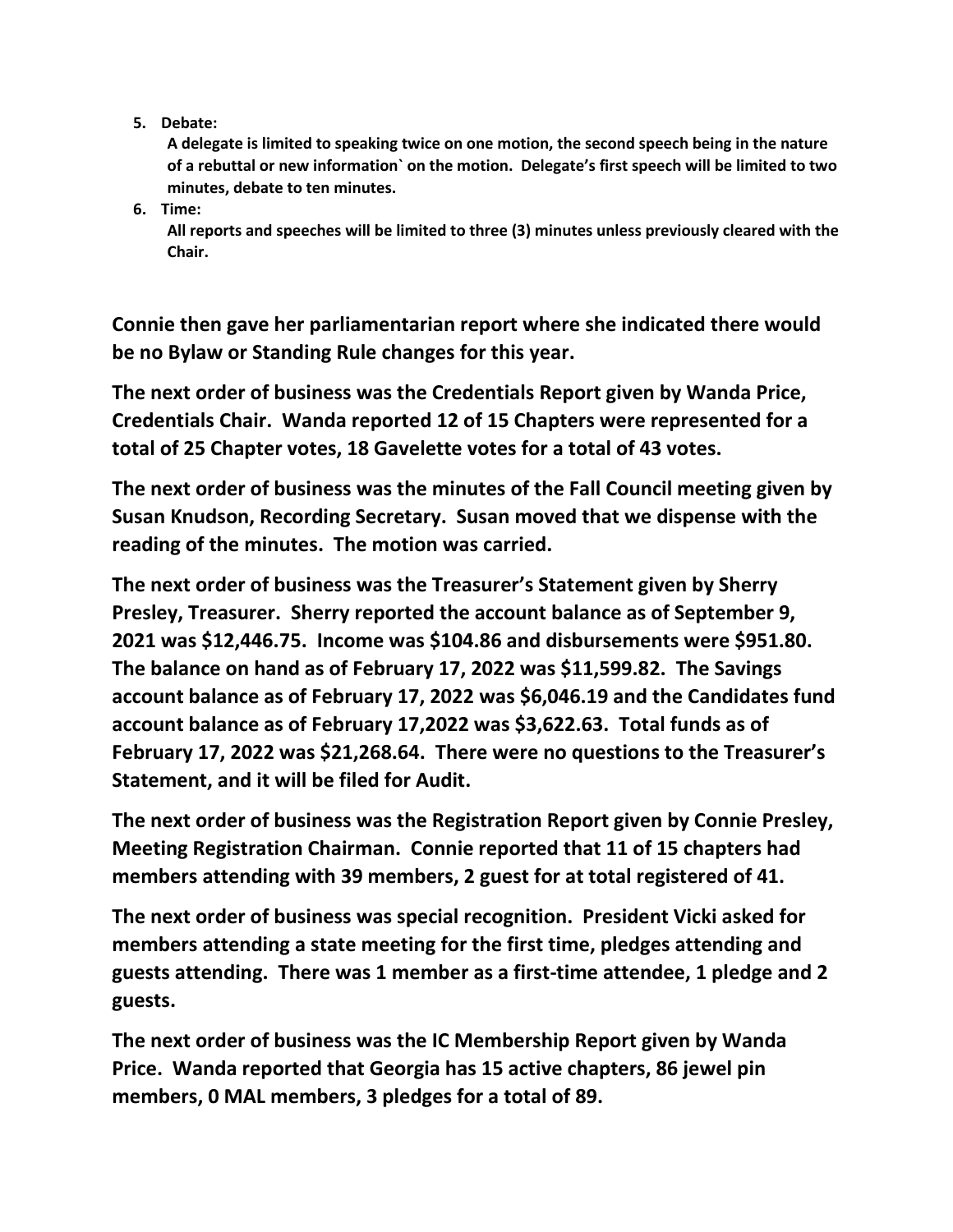**The next order of business was Elected Officer Reports. President Vicki thanked everyone for sending her to SERC in Nashville. She related the events at SERC and the 5 awards that Georgia won. President Vicki also indicated that Georgia's total for St. Jude was \$5,127,952. Lastly, she gave the Conference information for the 2022 Conference in Orlando, Florida.**

**The next order of business was the Call for Candidates by Wanda Price. Wanda reported that since Convention is early this year, the nominations for candidates should be submitted by March 1, 2022. Wanda also reported on the 2022 Leadership Conference. She thanked everyone for sending her to Leadership and related that it was a wonderful time learning so much from sessions full of ideas to help grow as a leader. Sessions included Burnout, identifying WHY and to use it, finding a silver lining in crises and strengthening our membership numbers and much more.** 

**The next order of business was the bid request for 2024 Convention given by Susan Garner. Susan reported that she still has not received a bid for the 2024 Convention and requested again for chapters to consider hosting the event.**

**The next order of business was by Mary Cooper, Corresponding Secretary. Mary reported that the deadline for articles for the next newsletter was February 28**  to be published by March 15<sup>th</sup>. The theme for the newsletter is Easter and **recipes should be for favorite dessert.**

**The next order of business was the Disaster Funds report given by Kim New, Jr. Past President. Kim reported that forms were on each table for members to fill out and donate to the disaster fund. Kim indicated she would collect after lunch and give the total before the end of the meeting.**

**The next order of business was Appointed Officer Reports. The first Appointed Officer report was given by Connie Presley, St. Jude Chairman. Connie reported that Georgia's total to date was \$710,177.90. Connie also reported on a State St. Jude Project to celebrate PI Day, March 14th. Connie indicated she had a signup sheet circulating in the meeting for members to bake pies. The pies will be auctioned on-line and delivered at Convention. Connie asked that winners of the pies send a check made payable to Sr. Jude as soon as the auction was completed. The auctions would occur mostly in the evenings due to Connie working full time.**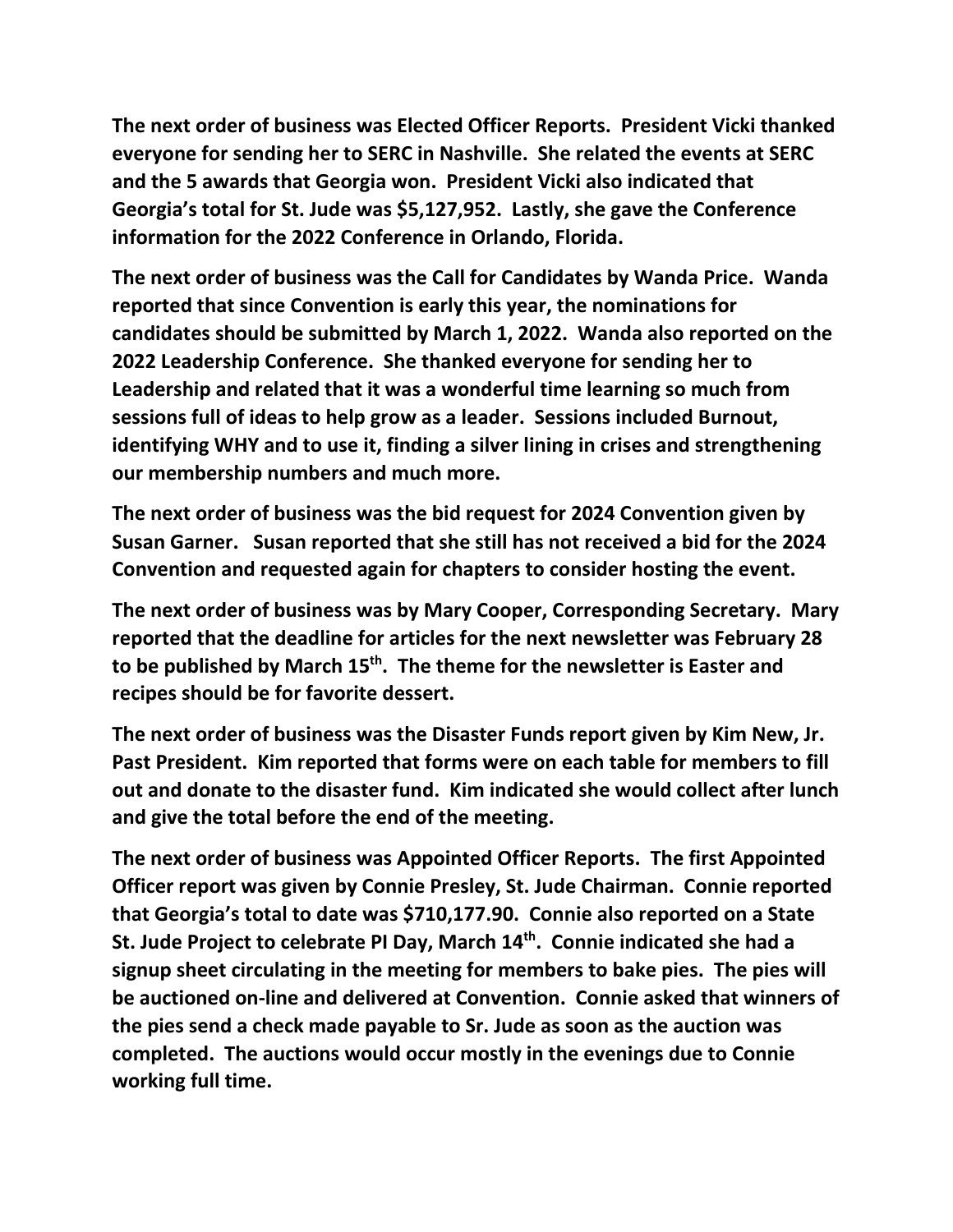**The next order of business was Awards given by Venetia Lewallen, Awards Chair. Venetia did a little pep talk about chapters entering awards.**

**The next order of business was Easter Seals given by Annelle Saunders, Easter Seals Chair. Annelle presented an Easter Seals Challenge. The challenge involved creating a bank and donating various amounts for each gift card by type that was purchased as a Christmas present (a copy of the challenge is attached).**

**The next order of business was the State Finance given by Sherry Presley, Finance Chair. Sherry reported that she has four projects to raise money for State Finance. These include as Chinese Auction (chapters requested to bring a couple of items), bake sale at local school (sell cupcakes), a 50/50 raffle and a jewelry tree (bid item).**

**The next order of business was the ESA Foundation report given by Pat Griffin, ESA Foundation State Counselor. Pat requested more chapters to use the Turn Around Fund and to pay chapter/individual dues by February 28th.**

**The next order of business was the philanthropic report given by Sharon Smoot. Sharon reminded everyone to keep track of all donations. Also, Sharon related that donation to Church can now be counted but they have to be in the name of ESA.**

**The next order of business was Scrapbook. As Km Smith was absent, President Vicki asked chapters for photos and memories for the State scrapbook.**

**The next order of business was Yearbook given by Karen Smith, Yearbook Chair. Karen reported she is finalizing the yearbook revisions and will resend the Yearbook out to all at the end of February.**

**The next order of business was Educationals given by President Vicki in the absence of Marion Hunter. President Vicki reminded everyone to get their Educationals into Marion and that there needed to be a minimum of 6.**

**The next order of business was Hope for Heroes report given by Shirley Humphries, Education Chair. Shirley reminded everyone to get the award forms to her by April 15th.**

**President Vicki recessed the meeting for lunch.**